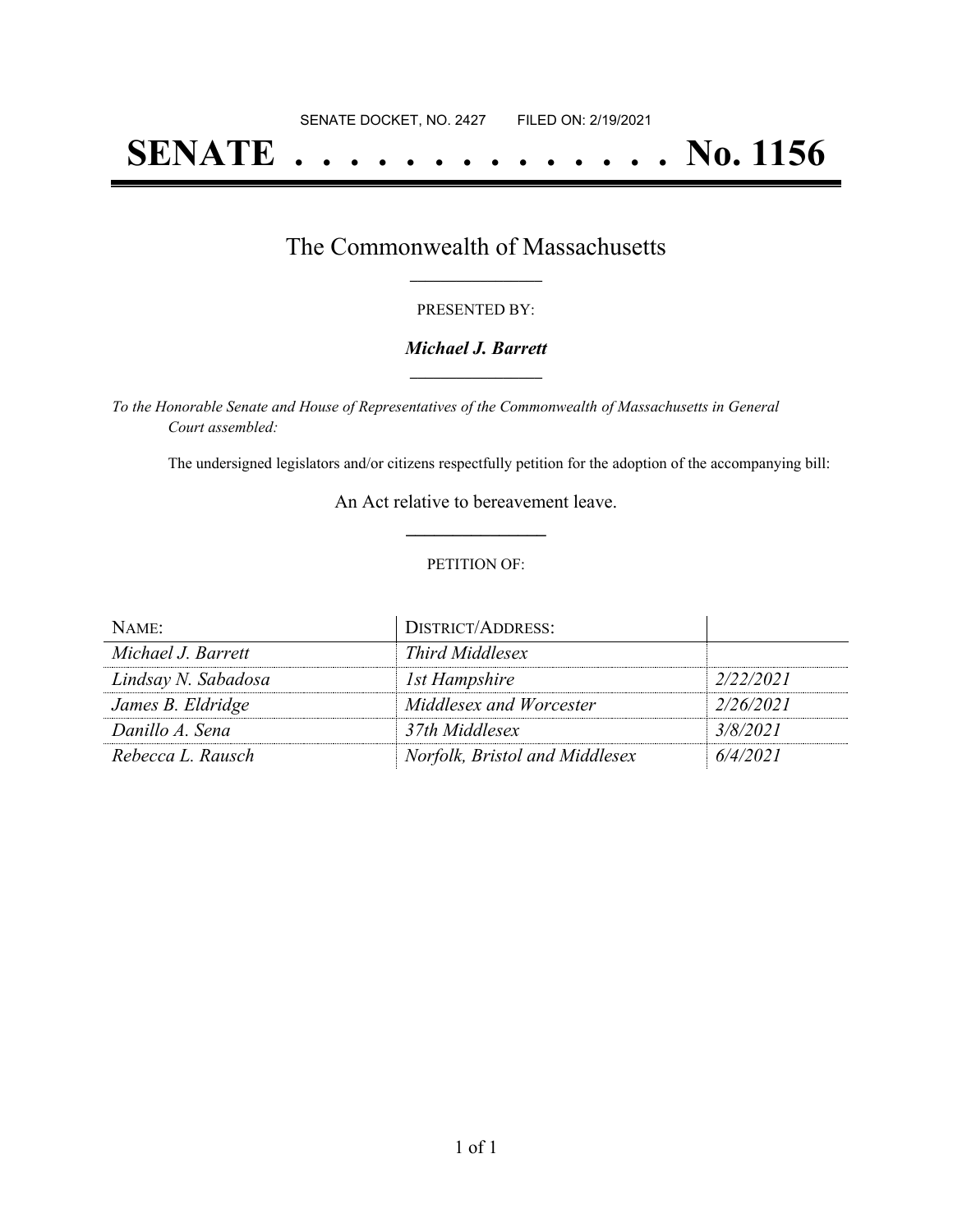# SENATE DOCKET, NO. 2427 FILED ON: 2/19/2021 **SENATE . . . . . . . . . . . . . . No. 1156**

By Mr. Barrett, a petition (accompanied by bill, Senate, No. 1156) of Michael J. Barrett, Lindsay N. Sabadosa, James B. Eldridge and Danillo A. Sena for legislation to ensure bereavement leave. Labor and Workforce Development.

## The Commonwealth of Massachusetts

**In the One Hundred and Ninety-Second General Court (2021-2022) \_\_\_\_\_\_\_\_\_\_\_\_\_\_\_**

**\_\_\_\_\_\_\_\_\_\_\_\_\_\_\_**

An Act relative to bereavement leave.

Be it enacted by the Senate and House of Representatives in General Court assembled, and by the authority *of the same, as follows:*

| $\mathbf{1}$ | SECTION 1. Section 2 of chapter 175M of the General Laws, as currently appearing, is               |
|--------------|----------------------------------------------------------------------------------------------------|
| 2            | hereby amended by striking out, in line 9, the word "or", and inserting at the end of subsection   |
| 3            | $(a)(1)$ :-; or (iv) to cope with the death of a family member by (A) attending the funeral or     |
| 4            | alternative to a funeral of the family member; (B) making arrangements necessitated by the death   |
| 5            | of the family member; or (C) grieving the death of the family member.                              |
| 6            | SECTION 2. Section 2 of chapter 175M is hereby further amended by inserting at the end             |
| $\tau$       | of subsection $(c)(1)$ the following: A covered individual is entitled to a total of 8 weeks of    |
| 8            | family leave under clause (iv) of paragraph (1) of subsection (a) upon the death of each family    |
| 9            | member of the individual within a benefit year, during 2 of which weeks the covered individual     |
| 10           | shall be entitled to a weekly benefit, except that leave taken as provided by clause (iv) of       |
| 11           | paragraph (1) of subsection (a) may not exceed the total period of family leave authorized by this |